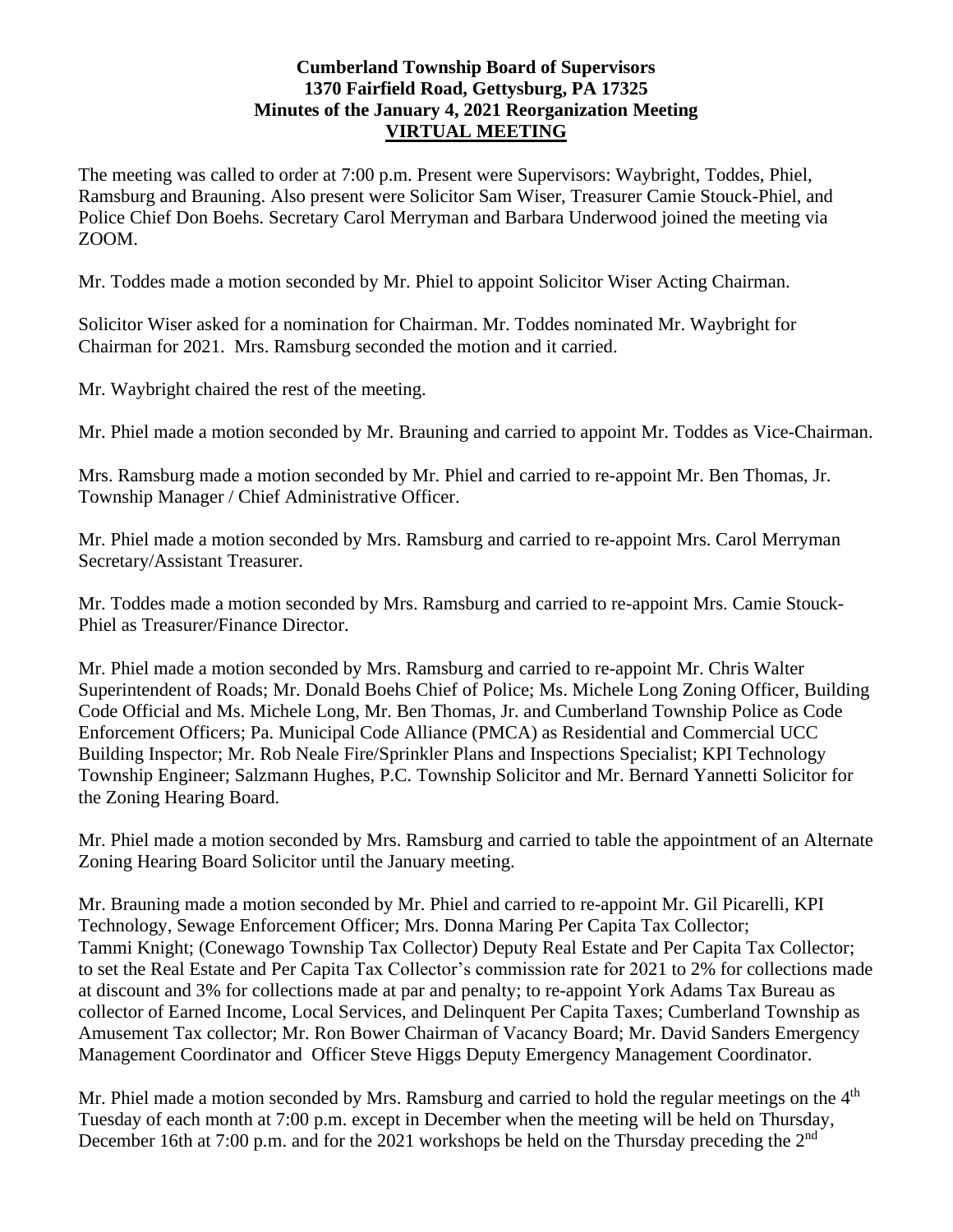Tuesday at 8:30 A.M. as needed, the Thursday preceding the 4<sup>th</sup> Tuesday at 8:30 A.M. as needed and November  $4<sup>th</sup>$  and November 18<sup>th</sup> at 7:00 P.M. for budget review.

Mrs. Ramsburg made a motion seconded by Mr. Brauning and carried to retain ACNB Bank and Orrstown Bank as depositors for the Township's funds; to bond the Treasurer and Assistant Treasurer for 1,100,000.00 each; to authorize Supervisors and appropriate staff to attend the Pennsylvania State Association of Township Supervisors (PSATS) Annual Educational Conference May 3, 4, 5 and 6, 2021 in Hershey, PA. and to reaffirm the Solicitor's attendance at the Planning Commission meetings as needed.

Mr. Toddes made a motion seconded by Mr. Brauning and carried to re-appoint Mr. Kenny Caudill to the Planning Commission for a four-year term expiring 12/31/2024.

Mr. Brauning made a motion seconded by Mr. Phiel and carried to appoint Mr. Robert Rohrbaugh to the Zoning Hearing Board for a three-year term expiring 12/31/2023.

Mr. Toddes made a motion seconded by Mrs. Ramsburg and carried to table an appointment to the Cumberland Township Authority until the January regular meeting.

Mr. Toddes made a motion seconded by Mr. Phiel and carried to re-appoint Mr. Speros Marinos and a building inspector from Pa. Municipal Code Alliance (PMCA) to the Historical Architectural Review Board (HARB) for a five-year term expiring 12/31/2025.

Mr. Toddes made a motion seconded by Mrs. Ramsburg and carried to re-affirm the Agricultural Security Area Advisory Committee for 2021 as it stands including: David Waybright, Donald Miller, Tom Clowney and James Paddock. Mr. Waybright will look for a replacement for the late Parker Coble.

Mr. Phiel made a motion seconded by Mrs. Ramsburg and carried to re-appoint Mr. Ben Thomas, Jr. as the representative to the York Adams Tax Bureau and Adams County Tax Collection Committee and to re-appoint Mr. Toddes as the alternate representative for the two committees.

Mr. Toddes made a motion seconded by Mr. Phiel and carried to re-appoint Mr. Paddock as representative on the Grand History Trail Committee.

Mr. Toddes made a motion seconded by Mr. Brauning and carried to adopt a Management Agreement Resolution with Cumberland Township Authority @ \$13,000 x 25% benefits and overhead.

Forms for the Supervisors to elect or opt-out of the Township's group health insurance coverage were provided.

Mr. Phiel made a motion seconded by Mr. Toddes and carried to form the committees as follows:

COMMITTEES: FINANCE – Shaun Phiel and David Waybright ECONOMIC DEVELOPMENT – Shaun Phiel and Jeff Brauning PUBLIC SAFETY – David Waybright and Steve Toddes HIGHWAY ADMINISTRATION – Jeff Brauning and Steve Toddes PARK AND RECREATION - Steve Toddes and Jeff Brauning PERSONNEL - Steve Toddes and Tiffany Ramsburg COG REPRESENTATIVE & ALTERNATE – Shaun Phiel and Jeff Brauning PENSION REVIEW – Tiffany Ramsburg and representatives of the Uniformed and Non-Uniformed Employees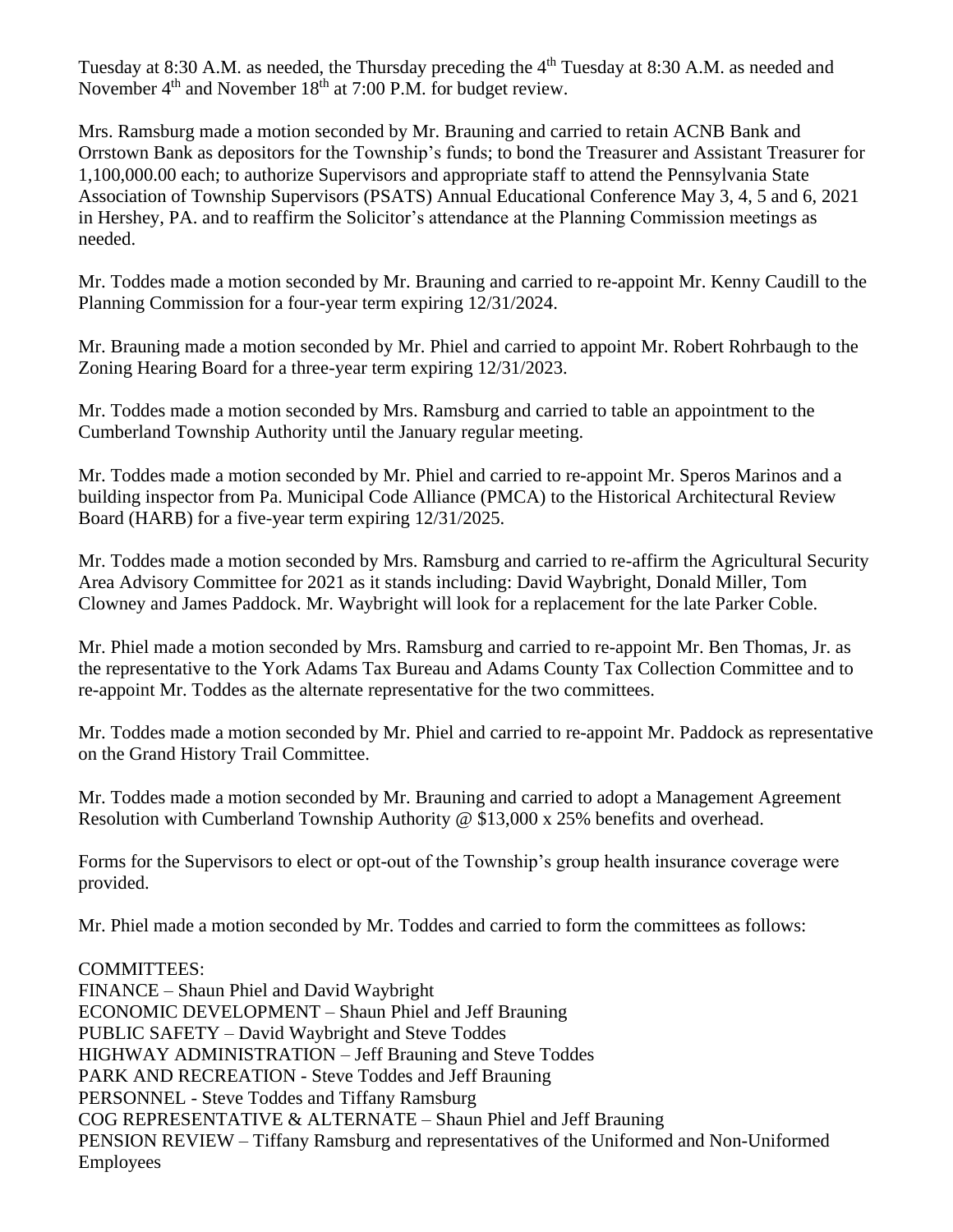Mr. Toddes made a motion seconded by Mr. Phiel and carried to adopt the following Resolution:

### **RESOLUTION 2021-01**

## **A RESOLUTION ELIMINATING EMPLOYEE CONTRIBUTIONS TO THE POLICE PENSION PLAN FOR 2021**

BE IT RESOLVED AND ENACTED by the Authority of Cumberland Township, Adams County, Commonwealth of Pennsylvania, by the Board of Supervisors, it is hereby resolved and enacted as follows:

The conditions required by Act 600 allowing for the elimination of employee contributions to the Police Pension Plan have been met;

- \*\* The condition of the plan is such that contributions may be reduced, or eliminated, as evidenced by an actuarial study;
- \*\* Municipal contributions will be required to keep the fund actuarially sound;

\*\* The governing body of the Municipality eliminates employee contributions in 2021.

ENACTED AND ORDAINED THIS 4th DAY OF JANUARY, 2021 BY THE BOARD OF SUPERVISORS OF CUMBERLAND TOWNSHIP.

Mr. Phiel made a motion seconded by Mr. Toddes and carried to adopt the following Resolution:

## **RESOLUTION 2021-02**

## **A RESOLUTION APPOINTING THE CHIEF ADMINISTRATIVE OFFICER OF THE MUNICIPAL PENSION PLANS FOR CUMBERLAND TOWNSHIP**

We appoint Ben Thomas, Jr. as the Administrative Officer for the Police and Non-Uniformed Pension Plans of Cumberland Township.

ENACTED AND ORDAINED THIS 4th DAY OF JANUARY, 2021 BY THE BOARD OF SUPERVISORS OF CUMBERLAND TOWNSHIP.

### **Mr. Toddes made a motion seconded by Mr. Phiel and carried to adopt Resolutions 2021-03, 2021- 04 and 2021-05. (The fees had a 1.5% increase)**

### **RESOLUTION 2021-03**

## **RESOLUTION FOR THE PERMIT FEE SCHEDULE**

### **RESOLUTION 2021-04**

## **SUBDIVISION AND LAND DEVELOPMENT PLAN FEES**

### **RESOLUTION 2021-05**

### **STORMWATER MANAGEMENT PLAN FEES**